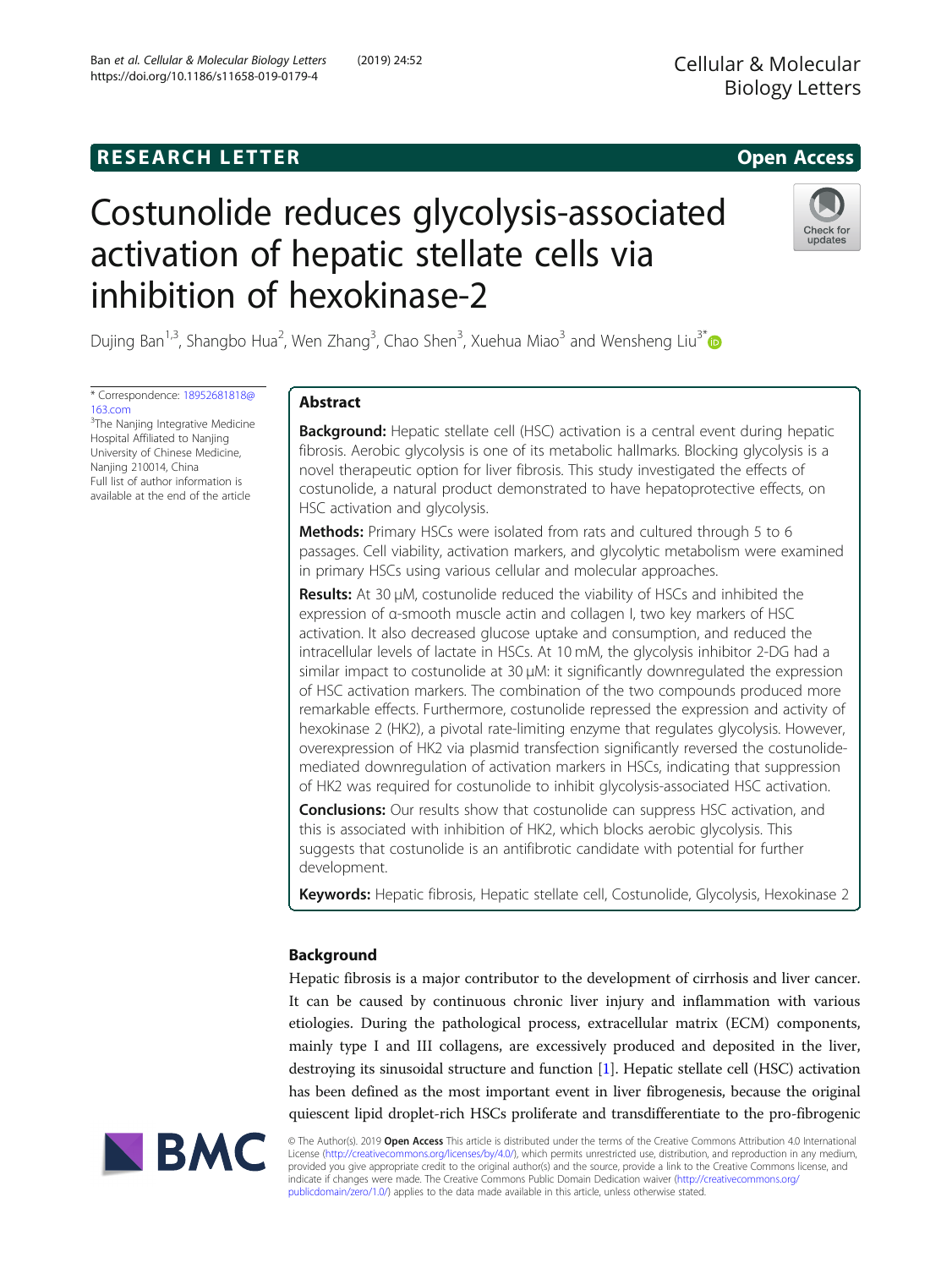myofibroblasts, which are the primary source of ECM components and the pivotal players during fibrogenesis [\[2\]](#page-8-0). Attempts to elucidate the molecular mechanisms underlying HSC activation carry the hope of finding potential therapeutic targets for the management of liver fibrosis.

HSC activation is an energy-intensive process. Accumulating evidence suggests that activated HSCs use aerobic glycolysis as their major metabolic pathway in a phenomenon similar to the Warburg effect in cancer cells [[3\]](#page-8-0). This metabolic switch is characterized by enhancement of glycolysis concomitant with repression of mitochondrial oxidative phosphorylation, even under normoxic conditions [\[4](#page-8-0)]. A number of intermediates of the glycolytic pathway are essential for the synthesis of amino acids, nucleotides and lipids, which are indispensible for maintaining cell functions [\[5](#page-8-0)]. The first rate-limiting step of glycolysis is catalyzed by hexokinase 2 (HK2), which effectively prevents glucose from leaving the cell, committing it to energy metabolism [[6](#page-9-0)]. Thus, the highly proliferating HSCs can meet their energy and material requirements for cellular construction, despite the less efficient production of ATP in the glycolytic pathway. This suggests that inhibition of aerobic glycolysis could be a novel approach to reduce HSC activation and attenuate liver fibrosis [[3\]](#page-8-0).

Costunolide  $(C_{15}H_{20}O_2)$  is a well-studied natural product that exhibits a broad range of biological activities, including anti-oxidant, anti-inflammatory and anti-tumor effects  $[7-11]$  $[7-11]$  $[7-11]$  $[7-11]$  $[7-11]$ . Interestingly, recent studies demonstrated that costunolide had potent hepatic protective effects. For example, it significantly reduced the serum levels of alanine aminotransferase and aspartate aminotransferase, and inhibited the hepatic expression of interleukin-1β and tumor necrosis factor-α in lipopolysaccharide- and d-galactosamineinduced acute liver injury [\[12\]](#page-9-0). Pretreatment with costunolide also inhibited hepatocyte apoptosis, which could be attributed to its anti-oxidative activity in this model [[13](#page-9-0)]. However, the pharmacological utility of costunolide against liver disease and the underlying mechanisms are far from fully defined. Our study aimed to investigate the effects of costunolide on HSC activation with the hope of elucidating the mechanism of its anti-fibrotic potential.

#### Methods

### Reagents and antibodies

Costunolide (purity > 98%) and the glycolysis inhibitor 2-deoxy-D-glucose (2-DG) were purchased from MedChemExpress. The two compounds were dissolved with dimethyl sulfoxide (DMSO) for the experiments. Treatment with DMSO alone was used as vehicle control. Rabbit polyclonal antibodies against α-smooth muscle actin (α-SMA, cat. no. 55135–1-AP), collagen I (cat. no. 14695–1-AP), HK2 (cat. no. 22029–1-AP) and glyceraldehyde phosphate dehydrogenase (GAPDH, Cat. No. 10494–1-AP), and secondary antibody HRP-conjugated Affinipure Goat Anti-Rabbit IgG (H + L) (cat. no. SA00001–2) were purchased from Proteintech Group.

### Culture of primary HSCs and cell transfection

Animal studies were performed in compliance with the ARRIVE guidelines and the Basel Declaration. Experimental procedures were approved by the Institutional and Local Committee on the Care and Use of Animals of Nanjing University of Chinese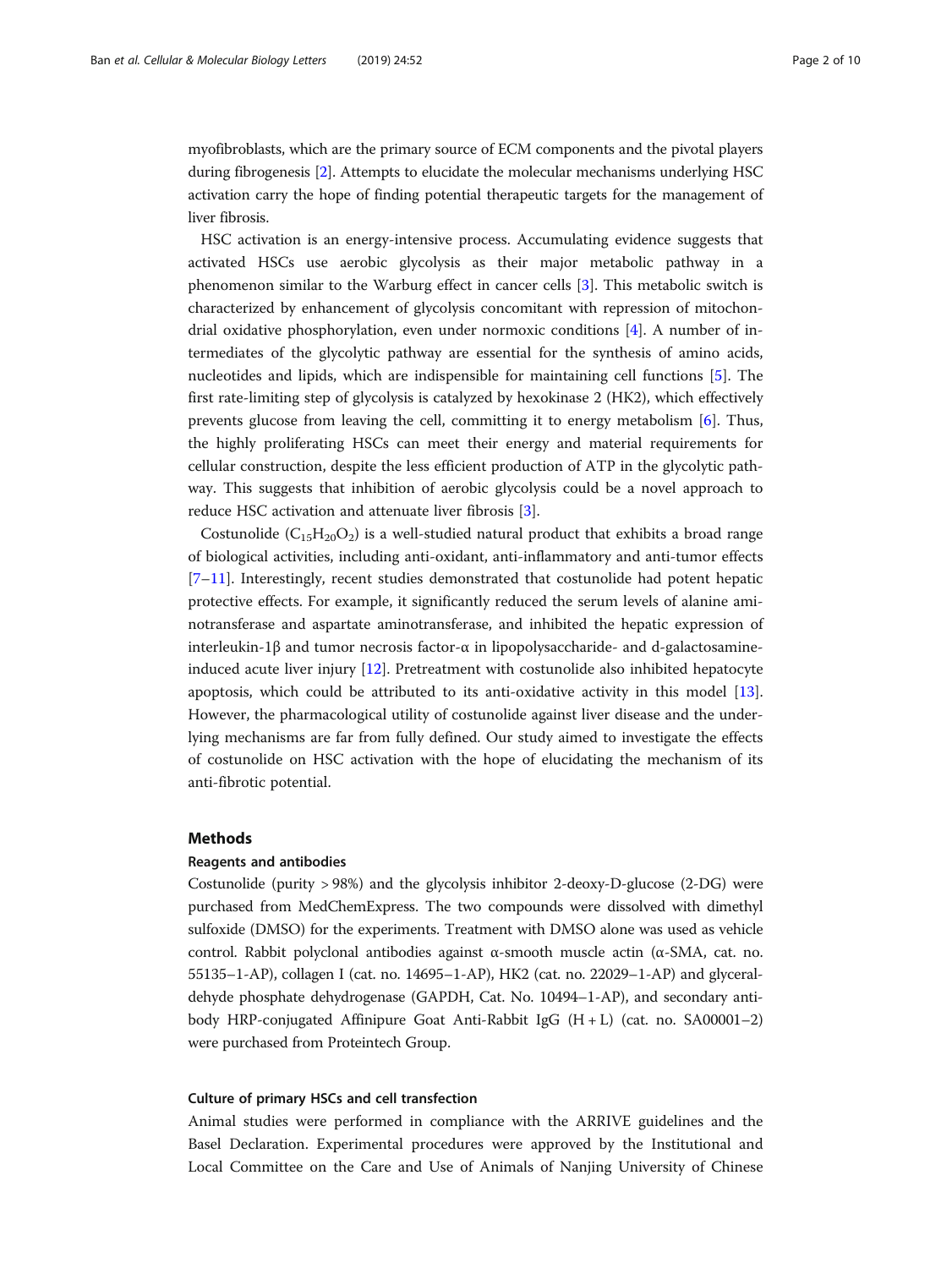Medicine (ACU180905) on September 28, 2018. All animals received humane care according to the National Institutes of Health guidelines. Primary HSCs were isolated from male Sprague-Dawley rats according to the reported methods and procedures [[14,](#page-9-0) [15](#page-9-0)]. The isolated HSCs were cultured in Dulbecco's modified Eagle medium (DMEM; Invitrogen) with 10% fetal bovine serum (FBS) and 1% antibiotics. They were grown in a 5%  $CO<sub>2</sub>$  humidified atmosphere at 37 °C. HSCs from passages 5 or 6 were deemed to be sufficiently activated, and were used for the experiments. The overexpression plasmid of HK2 pcDNA3.1(+)-HK2 was purchased from Obio Technology. Transfection with the overexpression plasmid of HK2 was conducted using Lipofectamine 2000 Transfection Reagent (Life Technologies) following the manufacturer's instructions.

#### Determination of cell viability

HSCs were treated with costunolide at 10, 20 and 30  $\mu$ M for 24 h, and the cell viability was evaluated using MTT assays according to the reported methods [\[16](#page-9-0)]. Briefly, the medium of the treated HSCs was replaced with 100 μl phosphate-buffered saline (PBS) containing 0.5 mg/ml 3-(4,5-dimethylthiazol-2-yl)-2,5-diphenyl tetrazolium bromide (MTT; Sigma) and the cells were then incubated at  $37^{\circ}$ C for 4 h. The crystals were dissolved with 200 μl dimethylsulfoxide. The spectrophotometric absorbance at 490 nm was measured using a SPECTRAmax microplate spectrophotometer (Molecular Devices). Cell viability was expressed as a percentage of the control.

# Measurement of glucose metabolism

HSCs were treated with costunolide at 10, 20 and  $30 \mu M$  for 24 h. The uptake of glucose was measured using Abnova assay kits. Glucose consumption was measured using Shanghai Meilian Biology Technology ELISA kits for determining the intracellular activity of glucose oxidase (GOD). All experiments were performed following the manufacturers' protocols.

## Measurement of intracellular lactate

HSCs were treated with costunolide at 10, 20 and 30 μM for 24 h. Lactate levels in lysates of the HSCs were measured using Nanjing Jiancheng Bioengineering Institute kits according to the manufacturer's instructions.

#### Measurement of intracellular HK2 activity

HSCs were treated with costunolide at 10, 20, and 30  $\mu$ M for 24 h. The intracellular activity of HK2 was detected using the kits purchased from Shanghai Meilian Biology Technology following the protocols provided by the manufacturer. Briefly, 40 μl diluent and  $10 \mu$ l cell lysate sample were added to the each well of an enzyme-labeling plate followed by a 30-min incubation at 37 °C. The liquid was discarded from each well, followed by five washes with 1x washing solution. Next, 50 μl HRP-conjugate reagent was added to each well, followed by a 30-min incubation at 37 °C. The next step was a further five washes with 1x washing solution. Then, 50 μl chromogen solution A and 50 μl chromogen solution B were added to each well followed by a 15-min incubation at 37 °C. 50 μl stop solution was added to dominate the reaction in a 15-min incubation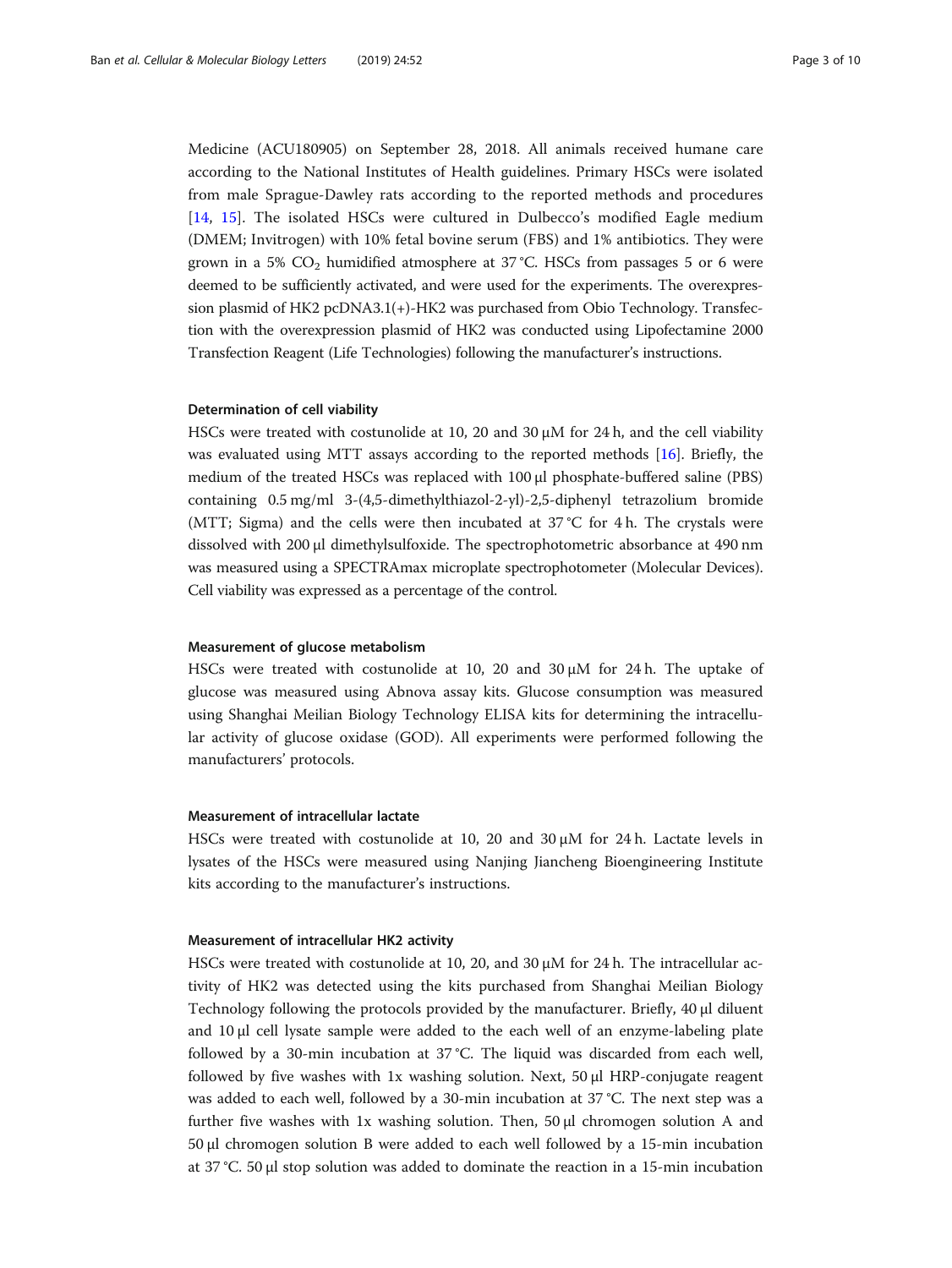at 37 °C. The spectrophotometric absorbance at 450 nm was measured using a Molecular Devices SPECTRAmax microplate spectrophotometer.

# Real-time PCR

HSCs were treated for 24 h with: 10, 20 or 30 μM costunolide; with 30 μM costunolide and/or 5 mM 2-DG; or with 30  $\mu$ M costunolide and/or transfection with HK2 overexpression plasmid. Total RNA was prepared using Trizol reagent (Invitrogen), and firststrand cDNA was synthesized with  $1 \mu$ g of total RNA using PrimeScript RT reagent kits (Takara Bio). Real-time PCR was conducted using the IQTM SYBR Green supermix (Quanta) and iQ5 detection system (Bio-Rad Laboratories). The reaction mixtures contained 7.5 μl SYBR Green I dye master mix, 2 pM forward primers, and 2 pM reverse primers. The thermocycling conditions included denaturation at 50 °C and 95 °C for 10 min, 40 cycles at 95 °C for 15 s, and 60 °C for 1 min. The relative levels of mRNA were determined using the  $2^{-\Delta\Delta CT}$  method with GAPDH as the invariant control. The primers (Sangon Biotechnology) were: α-SMA: (forward) 5′-CCGACCGAATGCAGAA GGA-3′, (reverse) 5′-ACAGAGTATTTGCGCTCCGGA-3′; collagen I: (forward) 5′- CCTCAAGGGCTCCAACGAG-3′, (reverse) 5′-TCAATCACTGTCTTGCCCCA-3′; HK2: (forward) 5′-CTGCCACAGCATGATGAGGATTGAT-3′, (reverse) 5′-GCCAGG ATGGCTGAGATCACCAC-3′; and GAPDH: (forward) 5′-GGCCCCTCTGGAAAGC TGTG-3′, (reverse) 5′-CCGCCTGCTTCACCACCTTCT-3′. Each sample had five duplicates and experiments were performed in triplicate.

# Western blot

HSCs were treated for 24 h with: 10, 20 or 30 μM costunolide; with 30 μM costunolide and/or 5 mM 2-DG; or with 30 μM costunolide and/or transfection with HK2 overexpression plasmid. The whole-cell lysates were prepared using radioimmunoprecipitation analysis buffer containing protease inhibitors. BCA assay kits (Pierce) were used to measure the protein concentrations. Proteins (50 μg/well) were separated on SDS-polyacrylamide gel via electrophoresis followed by transferring the proteins to a PVDF membrane (Millipore). The membranes were blocked with 5% skim milk in TBS-T solution. The target proteins were monitored using the primary antibodies against  $\alpha$ -SMA (dilution 1:1000), collagen I (dilution 1:1000), HK2 (dilution 1:2000) and GAPDH (dilution 1:10000), and subsequently the secondary antibody HRP-conjugated Affinipure Goat Anti-Rabbit IgG  $(H + L)$  (dilution 1:10000). Chemiluminescence reagents (Millipore) were used to visualize the bands of target proteins. The antibody against GAPDH was used to confirm equivalent loading. The levels of target protein bands were densitometrically determined using Image Lab Software 3.0. Representative blots are shown.

#### Statistical analysis

Data are presented as means ± SD. The results were analyzed using SPSS16.0 software. The significance of difference was determined using one-way ANOVA with the post hoc Dunnett's test. Values of  $p < 0.05$  were considered to be statistically significant.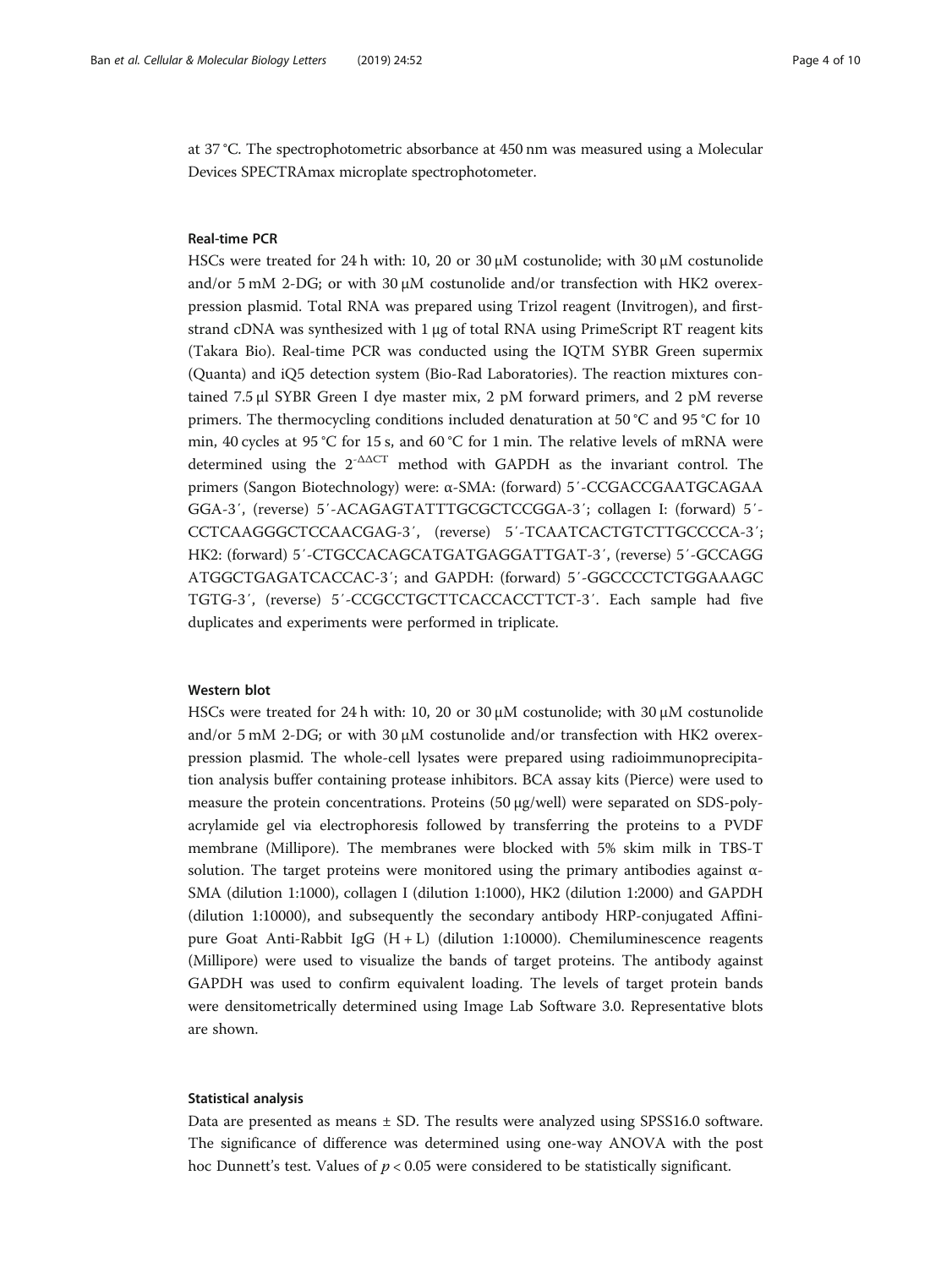# Results

#### Costunolide reduces HSC activation

Increased proliferation is a hallmark of HSC activation. Here, we observed that costunolide reduced the viability of HSCs in a concentration-dependent manner, and that costunolide at 20 μM caused a significant effect (Fig. 1a). Activated HSCs express  $\alpha$ -SMA as a biomarker and produce massive type I collagen in the fibrotic liver. The mRNA levels of α-SMA and collagen I were reduced by costunolide in a concentration-dependent manner in HSCs (Fig. 1b). The protein abundance of  $\alpha$ -SMA and collagen I was also consistently decreased by costunolide in HSCs (Fig. 1c). These results demonstrate that costunolide reduces HSC activation.

### Blocking aerobic glycolysis contributes to costunolide reduction of HSC activation

We next examined the effects of costunolide on aerobic glycolysis in HSCs. The data show decreases in glucose uptake and consumption in HSCs treated with costunolide (Fig. [2](#page-5-0)a and b). The intracellular levels of lactate, the end-product of glycolysis, were reduced by costunolide in a concentration-dependent manner (Fig. [2](#page-5-0)c). These findings indicate that the glycolytic flux is efficiently blocked by costunolide.

To establish the link between blocked glycolysis and reduced viability, we used the glycolysis inhibitor 2-DG as a tool compound, and found that at 10 mM, similarly to

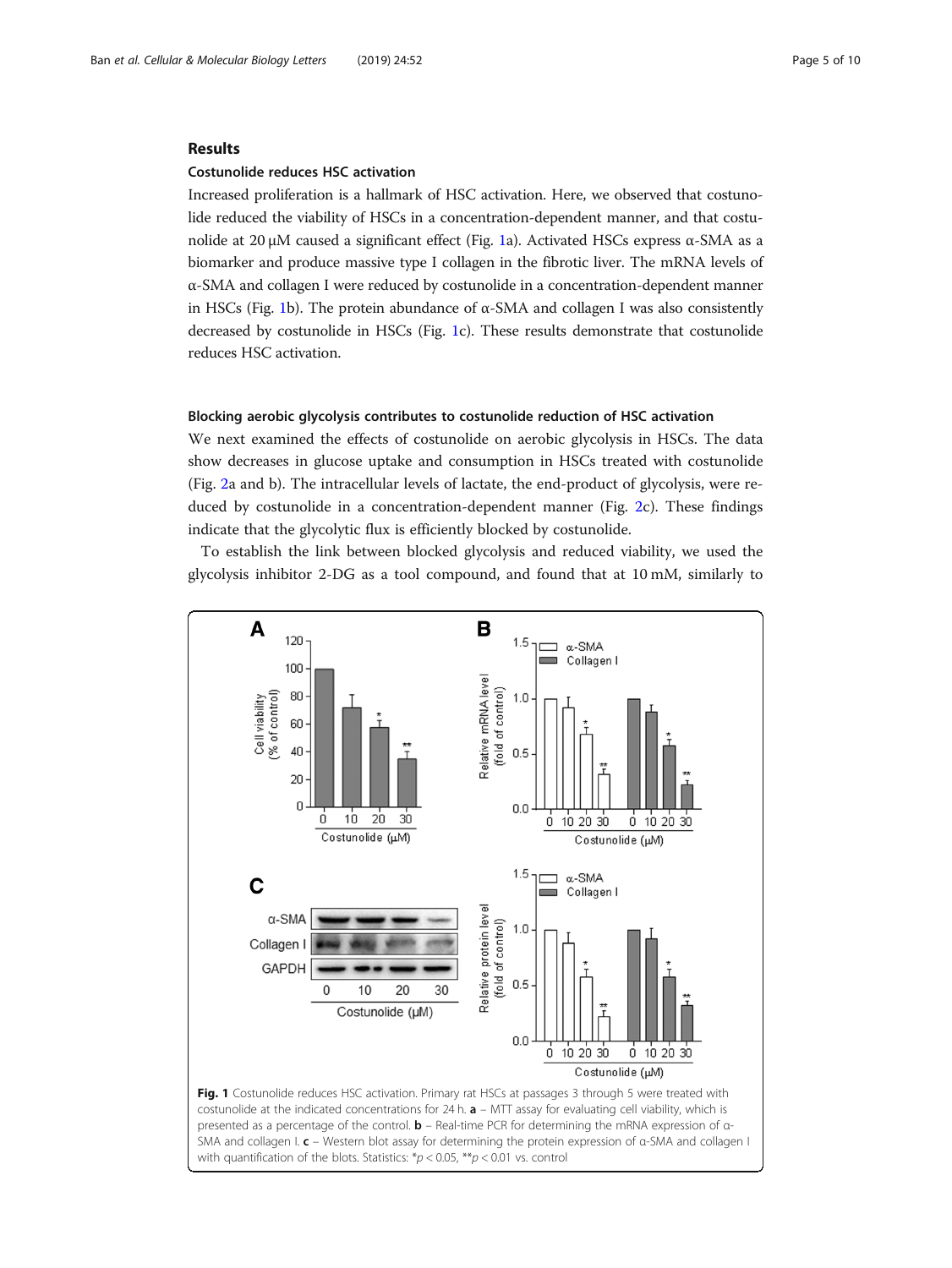<span id="page-5-0"></span>

costunolide at 30 μM, 2-DG significantly downregulated the mRNA expression of α-SMA and collagen I in HSCs (Fig. 3a). The combination of the two compounds produced more significant effects. Consistent alterations were recaptured at the protein level in HSCs treated with costunolide and/or 2-DG (Fig. 3b). These observations suggest that blocking aerobic glycolysis is critically involved in costunolide reduction of HSC activation.

Suppression of HK2 is required for costunolide to reduce glycolysis-associated HSC activation We subsequently investigated the potential key molecule mediating the effects of costunolide on HSC activation. It has been acknowledged that HK2 is a pivotal rate-limiting enzyme controlling the glycolytic flux. Here, we observed that costunolide downregulated the mRNA and protein expression of HK2 in a concentration-dependent manner in HSCs (Fig. [4](#page-6-0)a and b). Moreover, the intracellular activity of HK2 was also decreased by costunolide (Fig. [4](#page-6-0)c). Interestingly, we further found that overexpression of HK2 significantly rescued costunolide-mediated downregulation of α-SMA and collagen I at both the mRNA and protein levels in HSCs (Fig. [5a](#page-6-0) and b). These results suggest that suppression of HK2 is required for costunolide to inhibit glycolysis-associated HSC activation.

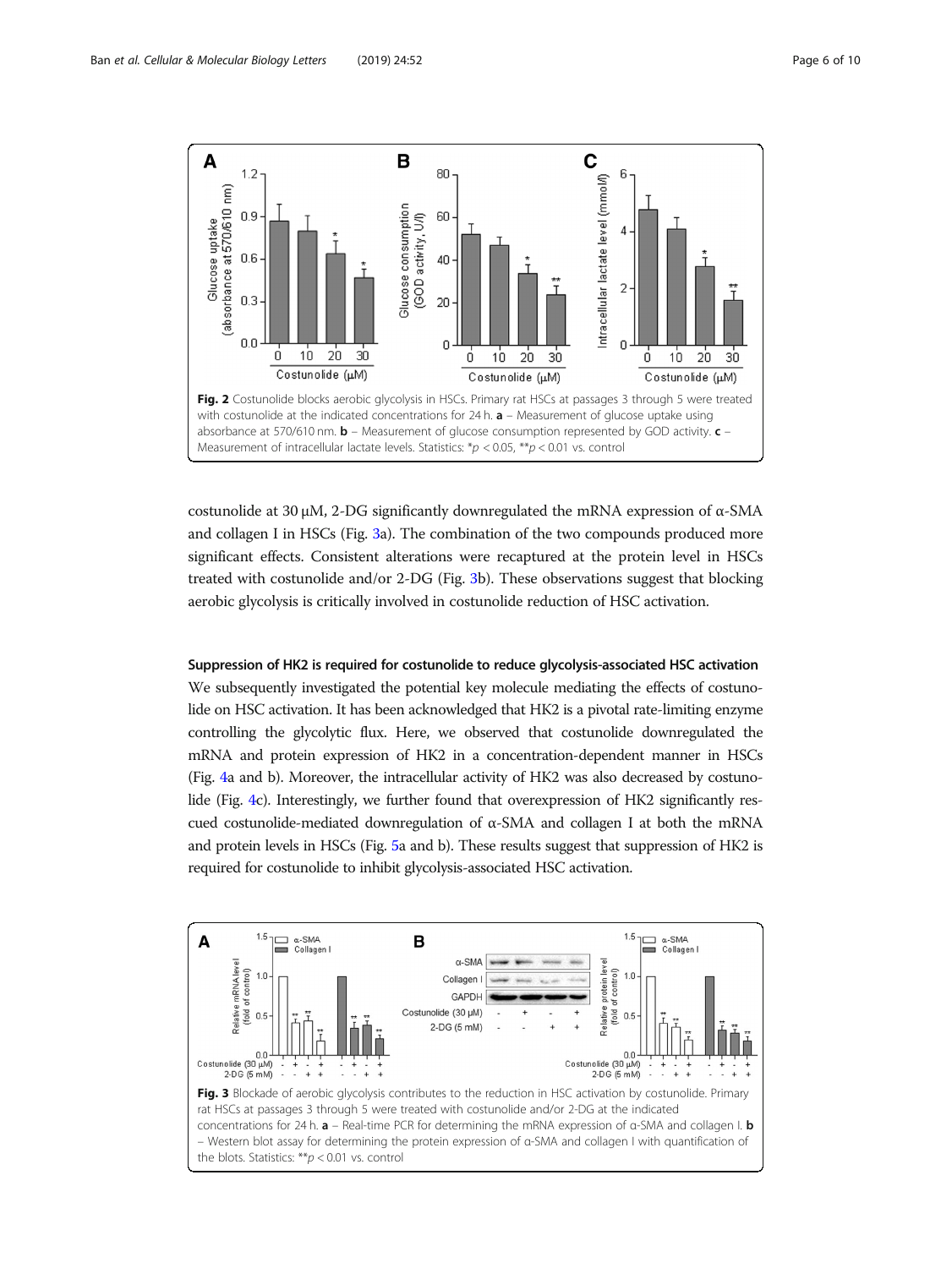<span id="page-6-0"></span>

# **Discussion**

Natural products are a potential source of novel hepato-protective drugs. The roots of Vladimiria souliei Ling, a medicinal herb that is widely distributed in China, have been used to improve abdominal pain, vomiting, borborygmus and diarrhea for centuries in the system of traditional Chinese medicine. Recent phytochemical studies identified the sesquiterpene lactones as the major active components that can be isolated from this plant [\[17](#page-9-0)].

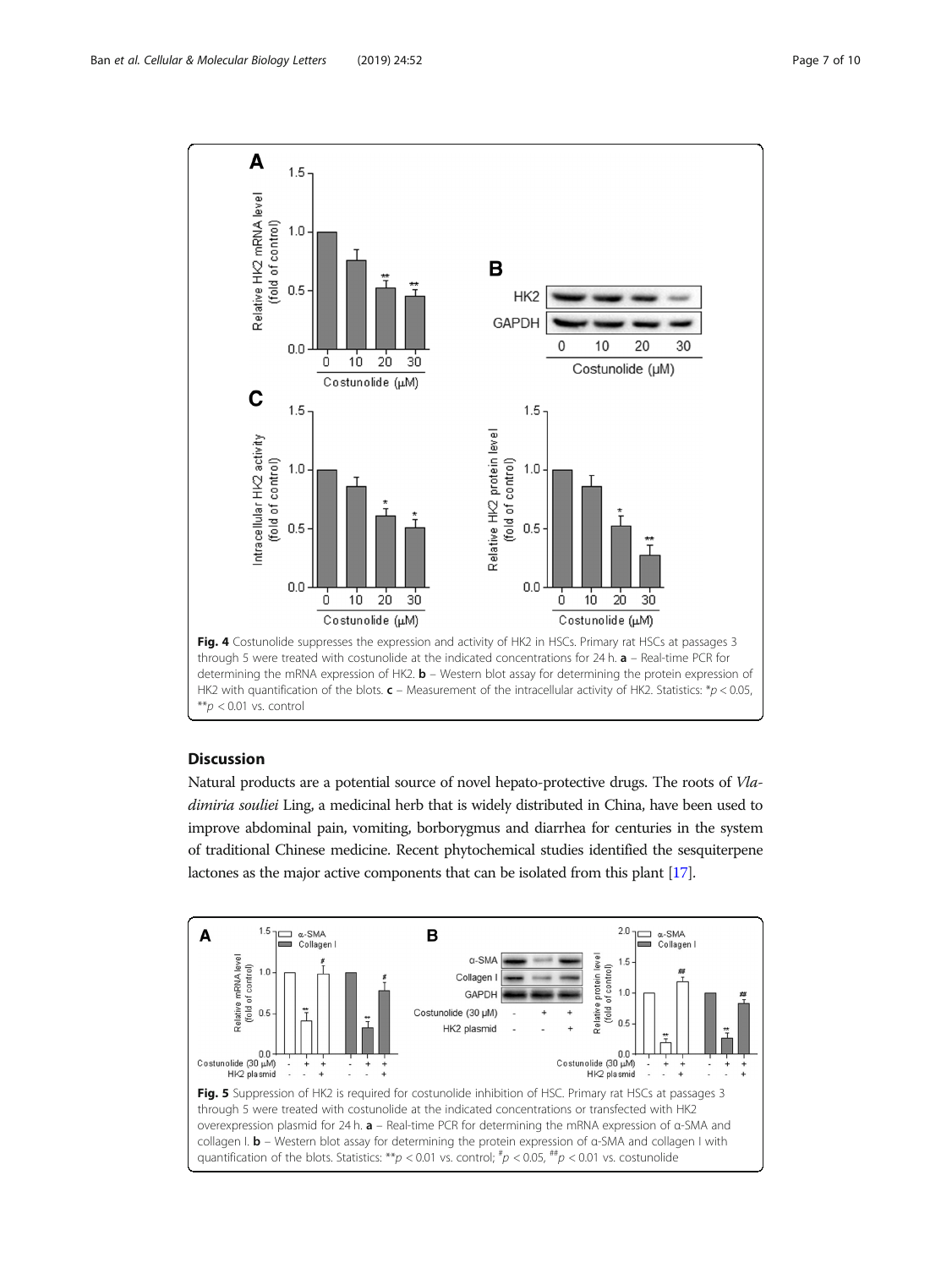Costunolide is a well-characterized sesquiterpene lactone compound [\[17](#page-9-0)]. Several pharmacological investigations have shown the potential therapeutic benefits of costunolide for liver diseases. For example, costunolide can significantly attenuate pathological changes in the liver in mice [\[12](#page-9-0)]. It also reduced serum levels of inflammatory factors in lipopolysaccharide- and d-galactosamine-induced acute liver injury in mice. These effects were associated with its suppression of NF-κB activation [\[12](#page-9-0)]. Further studies demonstrated that its protective mechanisms could be linked to the enhanced anti-oxidative defense system and prevention of hepatocyte apoptosis [[13](#page-9-0)].

Our current study is the first to evaluate the effects of costunolide on HSC activation implicated in the treatment of hepatic fibrosis. We isolated primary HSCs from rats for the experiments. The freshly isolated HSCs are spontaneously activated in culture, faithfully mimicking the activation process during hepatic fibrogenesis in vivo. Thus, they are the ideal cell model for studying the biological properties of HSCs and pharmacological intervention [\[14](#page-9-0)].

We found that costunolide reduced the viability and decreased the expression of  $\alpha$ -SMA, a well-established marker of activated HSCs. Importantly, the expression of collagen I, the major component of the ECM during hepatic fibrogenesis, was downregulated by costunolide in the primary HSCs. These results strongly indicate that costunolide suppresses the pro-fibrogenic properties of activated HSCs.

We next explored the potential mechanism underlying costunolide suppression of HSC activation. Increasing evidence supports the notion that pharmacologically blocking aerobic glycolysis could be a novel strategy for reducing HSC activation and attenuating liver fibrosis [\[3](#page-8-0)]. For example, curcumin was found to inhibit the expression of several key molecules involved in glycolysis, leading to decreased viability and increased apoptosis in HSCs [[18](#page-9-0)]. Activation of AMPK was required for curcumin blockade of HSC glycolysis [[19\]](#page-9-0). All three rate-limiting enzymes of glycolysis (HK2, PFK1 and PKM2) were inhibited by oroxylin A in HSCs, resulting in the restriction of HSC contraction [[20](#page-9-0)].

Our results here suggest that costunolide is also a natural compound that blocks aerobic glycolysis. It reduced glucose uptake and consumption, and decreased lactate production. The glycolysis inhibitor 2-DG had similar reducing effects on the expression of HSC activation markers.

These discoveries suggest an association between blocking glycolysis and inhibiting HSC activation. This strengthens the possibility of developing natural products that target the glycolytic pathway to halt HSC activation. It could be assumed that interruption of glucose glycolysis reduces the amount of metabolic intermediates that are indispensable for the synthesis of amino acids, nucleotides and lipids, leading to the suppression of HSC activation. To the best of our knowledge, this is the first report describing the effects of costunolide on cellular glucose metabolism with therapeutic implications.

We further investigated the linking molecule involved in costunolide blocking glycolysis and suppression of HSC activation. We mainly examined the effects of costunolide on the rate-limiting enzyme HK2, and indeed observed that the de novo synthesis and intracellular activity of HK2 was inhibited by costunolide in HSCs. HK2 plays a pivotal role in glycolysis and cell metabolism. There is evidence that HK2 was overexpressed in activated HSCs during hepatic fibrogenesis [[4](#page-8-0)]. HK2 can support the highly glycolytic phenotype after rapid entry of glucose into HSCs on the glucose transporter.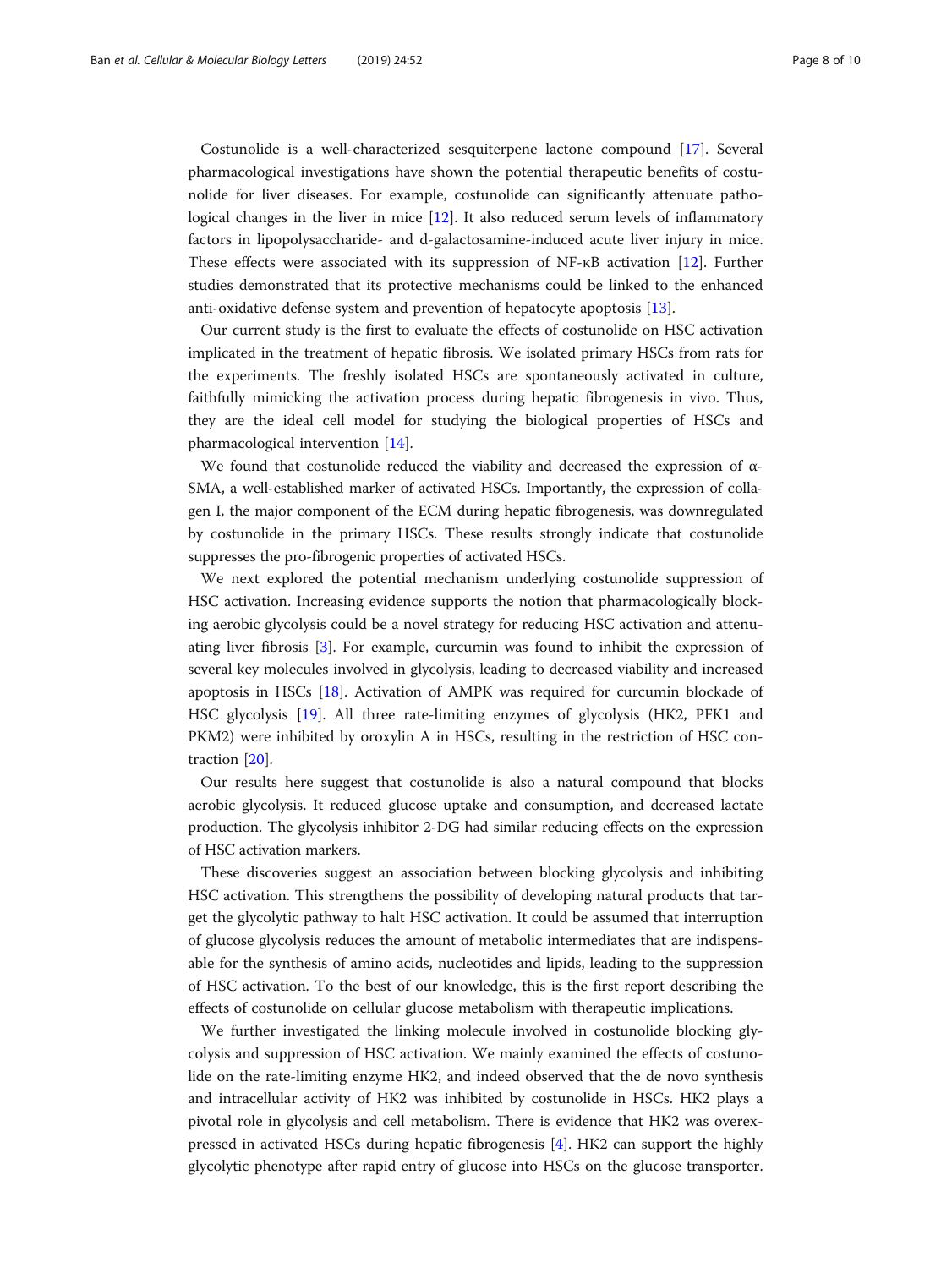<span id="page-8-0"></span>HK2 can bind to both ATP and incoming glucose, producing the product glucose-6 phosphate at an elevated rate. This key metabolite then functions both as a biosynthetic precursor to support cell growth and as a precursor for lactate, causing an unfavorable environment for hepatic cells [[21](#page-9-0)].

Here, we further observed that overexpression of HK2 significantly abolished the inhibitory effects of costunolide on the expression of HSC activation markers. These data indicate that costunolide repression of HSC activation is dependent on inhibition of HK2. However, we could not conclude that HK2 was a direct target molecule for costunolide effects. Sequence analysis of the HK2 promoter revealed well-defined ciselements for transcription initiation, and cis-elements for activation by PKA and PKC/ RAS pathways [[22](#page-9-0)–[24](#page-9-0)]. Whether these transcription mechanisms were involved in costunolide inhibition of HK2 in HSCs awaits further investigation.

Our current discoveries demonstrate that costunolide reduces the viability and activation of HSCs, and that this is associated with the blocking of aerobic glycolysis via inhibition of HK2. We confirmed the strategy of reducing HSC activation through interference with aerobic glycolysis, and suggest costunolide as a promising antifibrotic candidate for further development.

#### Abbreviations

2-DG: 2-Deoxy-D-glucose; ECM: Extracellular matrix; GAPDH: Glyceraldehyde phosphate dehydrogenase; GOD: Glucose oxidase; α-SMA: α-Smooth muscle actin; HSC: Hepatic stellate cells; HK2: Hexokinase 2; MTT: 3-(4,5-Dimethylthiazol-2 yl)-2,5-diphenyl tetrazolium bromide

#### Authors' contributions

DB and WL designed the study. DB, SH, WZ, CS, and XM performed the experiments and analyzed the data. DB wrote the manuscript and WL critically revised it. All authors read and approved the final manuscript.

#### Funding

This project was funded by the Project for Development of Nanjing Medical Sciences and Technology (YKK18173).

#### Availability of data and materials

Please contact the author with data requests.

#### Ethics approval

Animal studies were performed in compliance with the ARRIVE guidelines and the Basel Declaration. Experimental procedures were approved by the Institutional and Local Committee on the Care and Use of Animals of Nanjing University of Chinese Medicine (ACU180905) on September 28, 2018. All animals received humane care according to the National Institutes of Health (USA) guidelines.

#### Consent for publication

Not applicable.

#### Competing interests

The authors declare that they have no competing interests.

#### Author details

<sup>1</sup> Nanjing University of Chinese Medicine, Nanjing 210023, China. <sup>2</sup>The Kunshan Hospital Affiliated to Nanjing University of Chinese Medicine, Kunshan 215300, China. <sup>3</sup>The Nanjing Integrative Medicine Hospital Affiliated to Nanjing University of Chinese Medicine, Nanjing 210014, China.

#### Received: 18 April 2019 Accepted: 8 August 2019 Published online: 14 August 2019

#### References

- 1. Roderfeld M. Matrix metalloproteinase functions in hepatic injury and fibrosis. Matrix Biol. 2018;68-69:452–62.
- 2. Ezhilarasan D, Sokal E, Najimi M. Hepatic fibrosis: it is time to go with hepatic stellate cell-specific therapeutic targets. Hepatobiliary Pancreat Dis Int. 2018;17:192–7.
- 3. Hou W, Syn WK. Role of metabolism in hepatic stellate cell activation and Fibrogenesis. Front Cell Dev Biol. 2018;6:150.
- 4. Chen Y, Choi SS, Michelotti GA, Chan IS, Swiderska-Syn M, Karaca GF, Xie G, Moylan CA, Garibaldi F, Premont R, Suliman HB, Piantadosi CA, Diehl AM. Hedgehog controls hepatic stellate cell fate by regulating metabolism. Gastroenterology. 2012;143:1319–29 e11.
- 5. Tekade RK, Sun X. The Warburg effect and glucose-derived cancer theranostics. Drug Discov Today. 2017;22:1637–53.